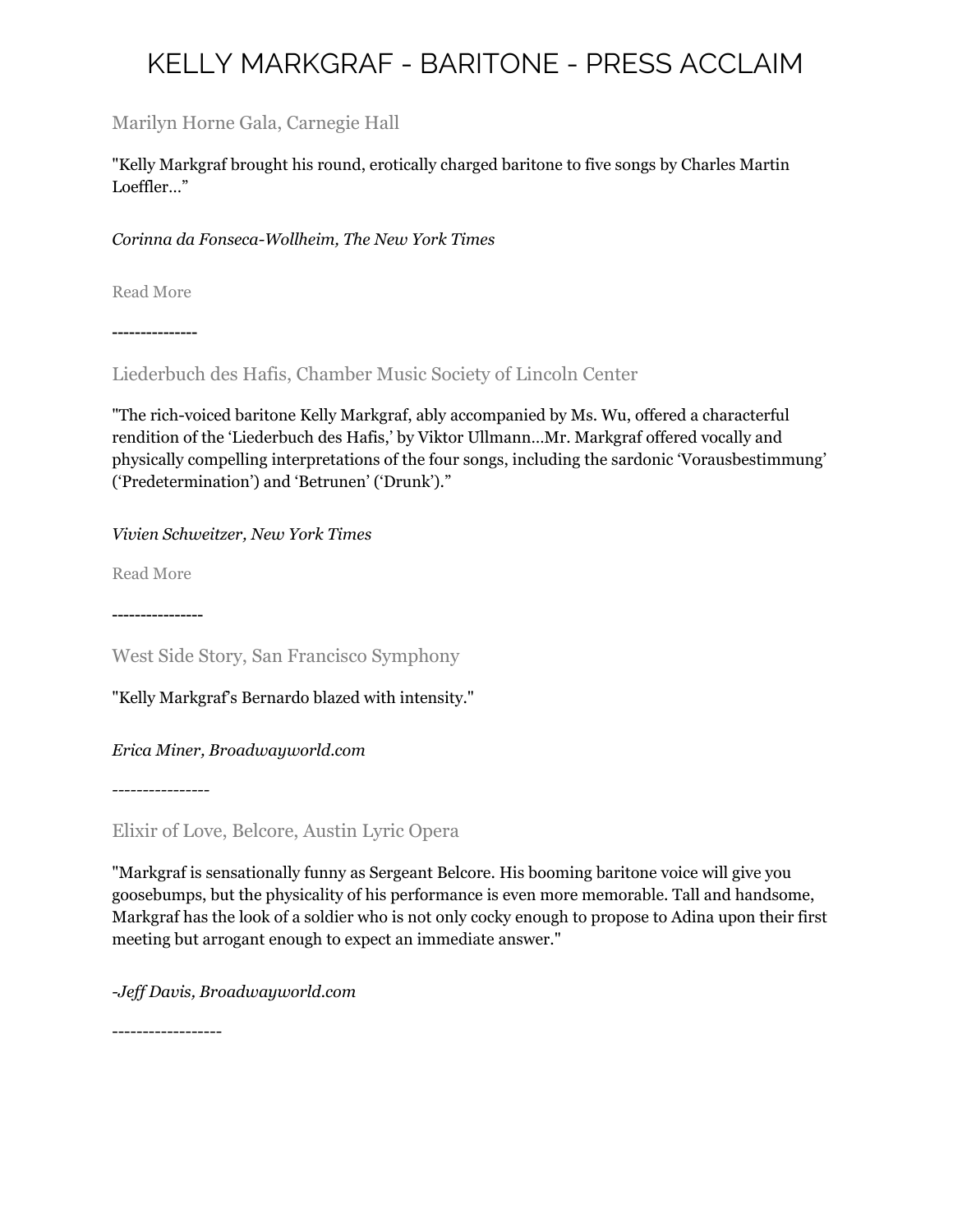Bach BWV 60, Los Angeles Philharmonic

"Expressive... and finely gauged"

*Los Angeles Times*

-------------------

Don Giovanni, Madison Opera

"But his sex appeal isn't just visual. Kelly Markgraf has a voice to die for (or at least to lose your clothes for), and he shines both in solo numbers (especially the famous "Champagne Aria") and ensembles, where his powerful baritone is always immediately present."

*The Well-Tempered Ear, Wordpress.com*

---------------------

Don Giovanni, Madison Opera

"Markgraf is a smooth and powerful singer..."

*The Capitol Times*

----------------------

Don Giovanni, Madison Opera

Occasionally [singers] show the kind of promise that makes one wonder if we'll be fortunate enough to see them grace our local stage again—like Kelly Markgraf in the title role. Markgraf possesses a dark, earthy voice, and harnessed a genuine chemistry between himself and his complex role.

*Madison Magazine*

----------------------

Chamber Music Society of Lincoln Center

"The rich-voiced baritone Kelly Markgraf, ably accompanied by Ms. Wu, offered a characterful rendition of the "Liederbuch des Hafis," by Viktor Ullmann...Mr. Markgraf offered vocally and physically compelling interpretations of the four songs, including the sardonic "Vorausbestimmung" ("Predetermination") and "Betrunen" ("Drunk")."

*The New York Times*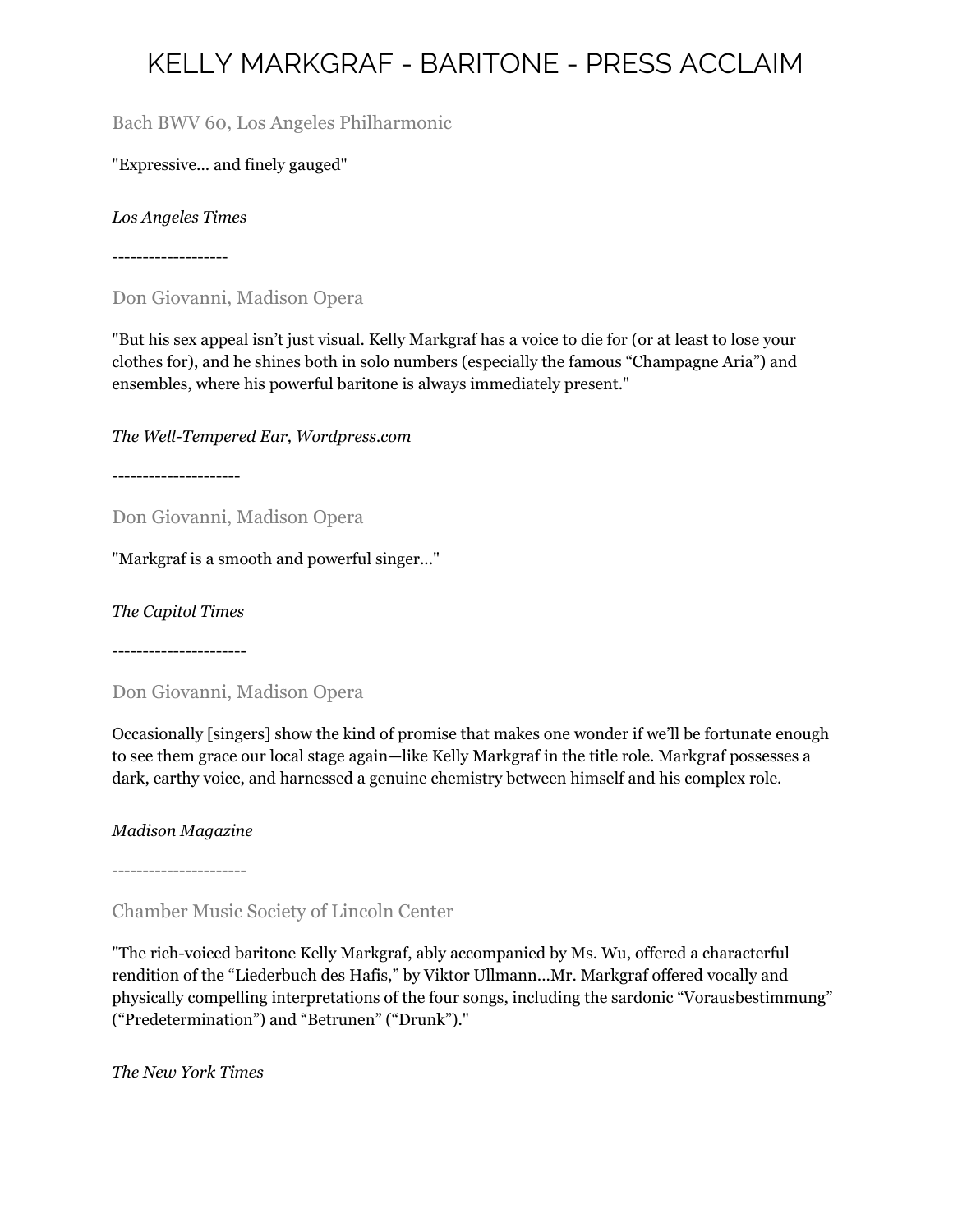Dover Beach, Chamber Music Northwest

"Baritone Kelly Markgraf collaborated with the Orion String Quartet to give a superb performance of Barber's "Dover Beach" (which is based on Matthew Arnold's famous poem). Markgraf struck just the right amount of sentiment to give this piece enough heft yet not sink under the weight of the text and the dark colors of the music."

*Oregon Music News*

--------------------------

The Magic Flute, Apollo's Fire Baroque Orchestra

"Kelly Markgraf was an endearing nervous wreck as Papageno, the bird catcher, and he used his focused baritone to splendid effect." - Donald Rosenberg

*The Cleveland Plain Dealer*

--------------------------

Don Pasquale, Hawaii Opera Theater

"Markgraf, in his HOT debut, ruled the production, his powerful, spot-on baritone commanding both the music and action." - Ruth O. Bingham

*Honolulu Star Advertiser*

--------------------------

Falstaff, Juilliard Opera Center

"…Kelly Markgraf was a powerful, imposing Ford." - Steve Smith

*The New York Times*

---------------------------

Nozze di Figaro, Opera Omaha

"…Kelly Markgraf, as the Count, sang with a voice that was so beautiful and burnished that you almost forgot his character's vengeful, prideful nature." - John Pitcher

*Omaha World Herald*